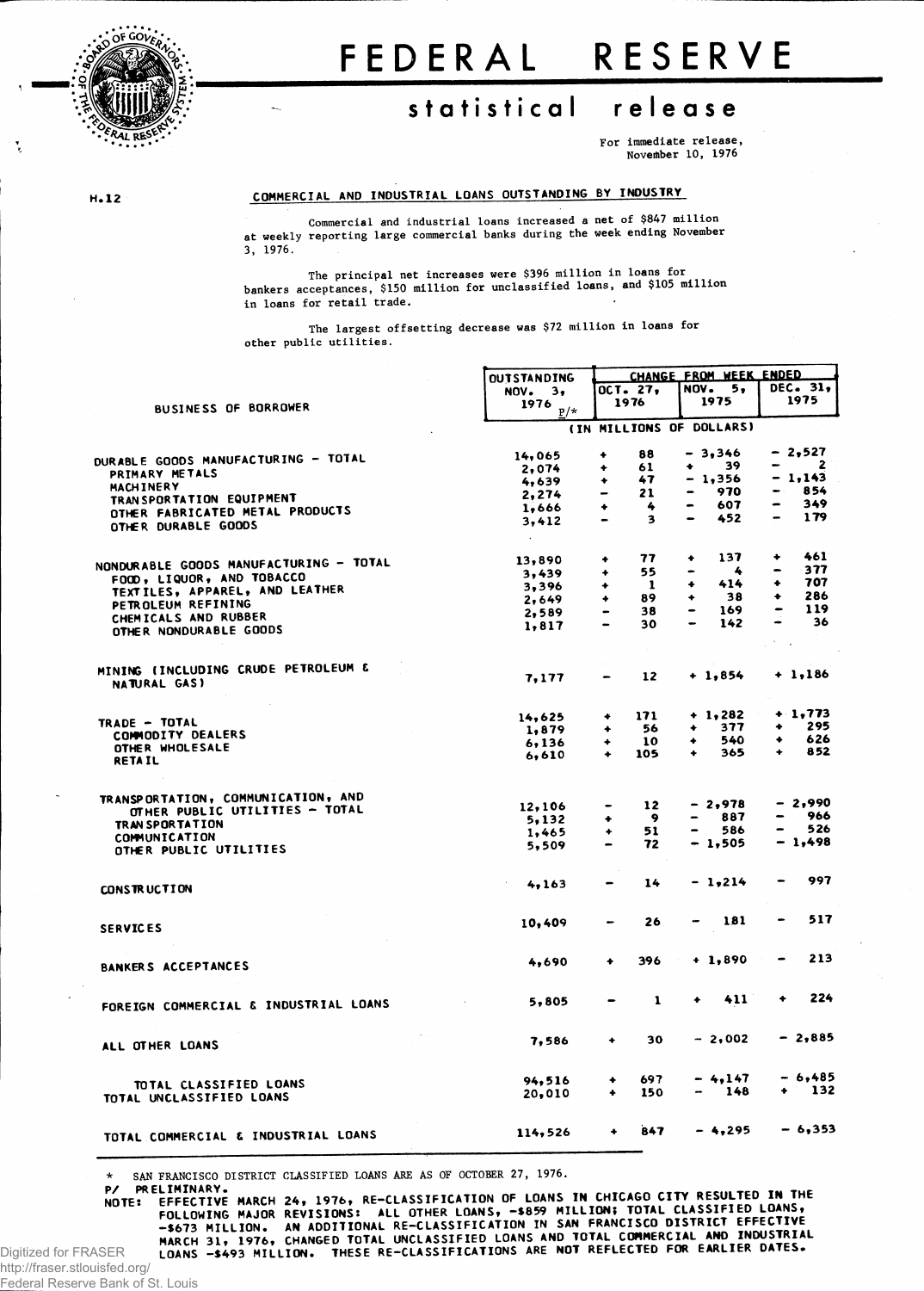#### **H.12IA) COMMERCIAL AND INDUSTRIAL LOANS OUTSTANDING AT A SAMPLE OF WEEKLY REPORTING LARGE COMMERCIAL BANKS BY INDUSTRY AND FEDERAL RESERVE DISTRICT, WEEK ENDED NOV. 3, 197 6 (IN MILLIONS OF DOLLARS)**

| <b>BUSINESS OF BORROWER</b>                | <b>ALL</b>                | <b>BOSTON</b> | <b>NEW</b>      | PHILA-       | CLEVE-         | RICHMOND ATLANTA CHICAGO |       |            | ST <sub>o</sub> | MINNE-         | <b>KANSAS</b> | <b>DALLAS</b> | SAN $P/*$        |
|--------------------------------------------|---------------------------|---------------|-----------------|--------------|----------------|--------------------------|-------|------------|-----------------|----------------|---------------|---------------|------------------|
|                                            | <b>DISTRICTS</b><br>$P/*$ |               | <b>YORK</b>     | DELPHIA      | <b>LAND</b>    |                          | P/    |            | <b>LOUIS</b>    | <b>APPOLIS</b> | <b>CITY</b>   |               | <b>FRANCISCO</b> |
| DUR. GOODS MFG.-TOTAL                      | 14,065                    | 792           | 4,884           | 816          | 1,187          | 377                      | 319   | 2,934      | 218             | 181            | 164           | 380           | 1,813            |
| PRIMARY METALS                             | 2,074                     | 71            | 792             | 68           | 361            | 75                       | 43    | 367        | 42              | 17             | 10            | 59            | 169              |
| <b>MACHINERY</b>                           | 4,639                     | 309           | 1,611           | 249          | 328            | 69                       | 72    | 1,111      | 52              | 47             | 50            | 136           | 605              |
| TRAN SPORTATION EQUIP.                     | 2,274                     | 79            | 926             | 135          | 153            | 33                       | 56    | 455        | 14              | 9              | 15            | 47            | 352              |
| OTHER FAB. METAL PROD.                     | 1,666                     | 106           | 428             | 147          | 161            | 58                       | 48    | 350        | 62              | 32             | 44            | 55            | 175              |
| OTHER DURABLE GOODS                        | 3,412                     | 227           | 1,127           | 217          | 184            | 142                      | 100   | 651        | 48              | 76             | 45            | 83            | 512              |
| NONDUR. GOODS MFG.-TOTAL                   | 13,890                    | 656           | 6.343           | 587          | 508            | 550                      | 656   | 2,010      | 263             | 175            | 214           | 432           | 1,496            |
| FOCD, LIQUOR, & TOBACCO                    | 3,439                     | 99            | 1,181           | 112          | 111            | 111                      | 137   | 654        | 83              | 82             | 69            | 72            | 728              |
| TEX. APPAR., & LEATHER                     | 3,396                     | 320           | 1,532           | 224          | 58             | 280                      | 303   | 354        | 76              | 10             | 17            | 44            | 178              |
| PETROLEUM REFINING                         | 2,649                     | 33            | 1,468           | 54           | 89             | 27                       | 27    | 400        | 16              | 31             | 96            | 240           | 168<br>232       |
| <b>CHEMICALS &amp; RUBBER</b>              | 2,589                     | 86            | 1,524           | 77           | 115            | 49                       | 64    | 340        | 29              | 16             | 13            | 44<br>32      | 190              |
| OTHER NONDURABLE GOODS                     | 1,817                     | 118           | 638             | 120          | 135            | 83                       | 125   | 262        | 59              | 36             | 19            |               |                  |
| MINING (INCL. CRUDE                        |                           |               |                 |              |                |                          |       |            | 58              | 25             | 268           | 1,176         | 774              |
| <b>PETROLEUM &amp; NAT. GAS)</b>           | 7,177                     | 40            | 2,926           | 90           | 389            | 35                       | 156   | 1,240      |                 |                |               |               |                  |
| <b>TRADE-TOTAL</b>                         | 14,625                    | 826           | 4,982           | 711          | 734            | 1,041                    | 750   | 1,906      | 504             | 244            | 514           | 568           | 1,845            |
| <b>COMMODITY DEALERS</b>                   | 1,879                     | 28            | 1,017           | 57           | 9              | 130                      | 54    | 167        | 109             | 63             | 55            | 52            | 138              |
| OTHER WHOLESALE                            | 6,136                     | 410           | 2,097           | 317          | 302            | 414                      | 347   | 913        | 188             | 65             | 224           | 178           | 681              |
| <b>RETAIL</b>                              | 6,610                     | 388           | 1,868           | 337          | 423            | 497                      | 349   | 826        | 207             | 116            | 235           | 338           | 1,026            |
| TRANSP., COMMUN., &                        |                           |               |                 |              |                |                          |       |            |                 | 119            | 125           | 263           | 1,025            |
| OTHER PUB. UTILITIES                       | 12,106                    | 485           | 6,144           | 471          | 620            | 292                      | 378   | 1,920      | 264<br>220      | $-57$          | 70            | 134           | 607              |
| <b>TRAN SPORTATION</b>                     | 5,132                     | 176           | 2,340           | 211          | 199            | 137                      | 261   | 720<br>284 | 24              | 9              | 26            | 60            | 189              |
| <b>COMMUNICATION</b>                       | 1,465                     | 116           | 485             | 106          | 74             | 69                       | 23    | 916        | 20              | 53             | 29            | 69            | 229              |
| OTHER PUBLIC UTILITIES                     | 5,509                     | 193           | 3,319           | 154          | 347            | 86                       | 94    |            |                 |                |               |               |                  |
| <b>CONSTRUCTION</b>                        | 4,163                     | 136           | 842             | 188          | 286            | 296                      | 259   | 844        | 55              | 101            | 100           | 490           | 566              |
| <b>SERVICES</b>                            | 10,409                    | 534           | 2,821           | 1,066        | 628            | 467                      | 536   | 1,635      | 219             | 272            | 316           | 599           | 1,316            |
| <b>ACCEPTANCES</b><br><b>BANKERS</b>       | 4,690                     | 66            | 2,052           | 207          | 121            | 139                      | 37    | 716        | 31              | --             | 10<br>χŕ.     | 140           | 1,171            |
| FOR. COML. & IND. LOANS                    | 5,805                     | 141           | 2,471           | 100          | 452            | 109                      | 112   | 698        | 65              | 14             | 5.            | 162           | 1,476            |
| ALL OTHER LOANS                            | 7,586                     | 49            | 2,952           | 48           | 569            | 384                      | 364   | 436        | 172             | 74             | 74            | 503           | 1,961            |
|                                            |                           |               |                 |              |                |                          | 3,567 | 14,339     | 1,849           | 1,205          | 1,790         | 4,713         | 13,443           |
| TOTAL CLASS. LOANS<br>TOTAL UNCLASS. LOANS | 94,516<br>20,010          | 3,725<br>763  | 36,417<br>1,961 | 4,284<br>615 | 5,494<br>1,144 | 3,690<br>1,146           | 1,038 | 2,293      | 424             | 85             | 535           | 883           | 9,123            |
| TOTAL COML. & IND. LOANS                   | 114,526                   | 4,488         | 38,378          | 4,899        | 6,638          | 4,836                    | 4,605 | 16,632     | 2,273           | 1,290          | 2,325         | 5,596         | 22,566           |

 $\sim$   $_{\star}$ 

**P/ PRELIMINARY. FINAL TOTAL WILL APPEAR IN THE F. R. BULLETIN. -**

**SAN FRANCISCO DISTRICT FINAL FIGURES APPEAR IN A RELEASE OF THAT RESERVE BANK.**

**EXAMPLES OF FRASER SAN PRANCISCO DISTRICT F**<br>Ittn://frasaf.stlo.GLASSIFIED LOANS ARE AS OF OCTOBER 27, 1976. http://fraser.stlouisfed.org/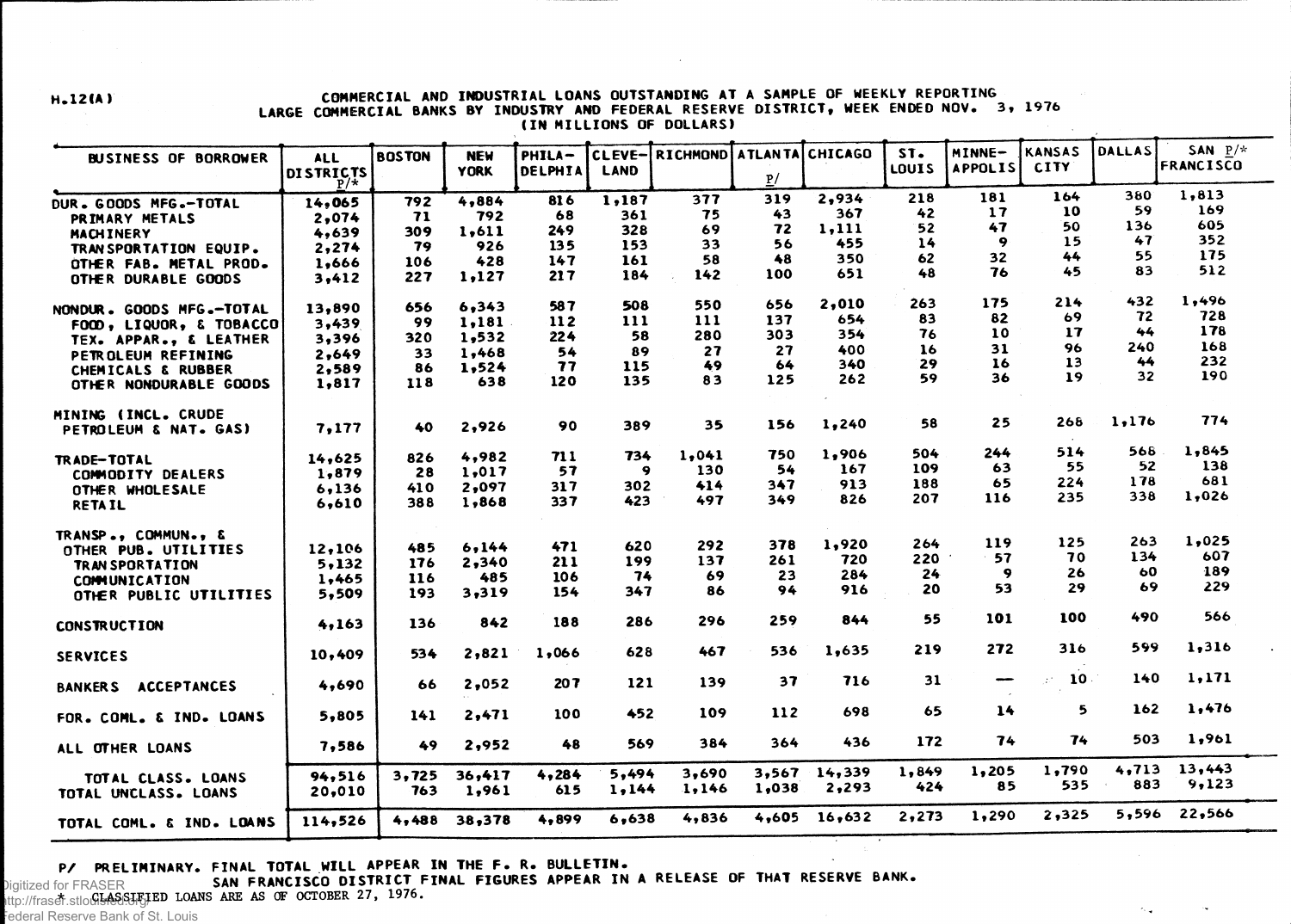**For immediate release, November 9, 1976**

### **H.12CB) COMMERCIAL AND INDUSTRIAL TERM LOANS OUTSTANDING BY INDUSTRY**

**Total commercial and industrial term loans were \$44,462 million ' as of October 27, 1976. This was a decrease of \$3,101 million over the comparable data a year ago and a decrease of \$310 million from the last Wednesday in September.**

**The principal net changes were \$134 million for foreign commercial and industrial loans, \$83 million in loans for machinery, and \$81 million in loans for other public utilities and services.**

**The total of all business term loans on October 27 represents** 47 **percent of business outstanding at large commercial banks in the series.**

|                                        | PERCENT OF        | <b>TERM LOANS</b> | CHANGE FROM MONTH ENDED        |                       |                       |  |  |  |  |  |
|----------------------------------------|-------------------|-------------------|--------------------------------|-----------------------|-----------------------|--|--|--|--|--|
|                                        | TOTAL BUSI-       | OCT. 27,          | SEP. 29,                       | OCT. 29,              | DEC. 31,              |  |  |  |  |  |
| <b>BUSINESS OF BORROWER</b>            | <b>NESS LOANS</b> | 1976              | 1976                           | 1975                  | 1975                  |  |  |  |  |  |
|                                        | (3)               |                   | (IN MILLIONS OF DOLLARS)       |                       |                       |  |  |  |  |  |
| DURABLE GOODS MANUFACTURING - TOTAL    | 54                | 7,513             | 249                            | - 2,217               | - 1,757               |  |  |  |  |  |
| PRIMARY METALS                         | 59                | 1,191             | 23<br>-                        | 129                   | 181                   |  |  |  |  |  |
| <b>MACHINERY</b>                       | 56                | 2,592             | 83<br>$\blacksquare$           | 928<br>-              | 703                   |  |  |  |  |  |
| TRANSPORTATION EQUIPMENT               | 57                | 1,315             | 66<br>$\blacksquare$           | 351                   | 342                   |  |  |  |  |  |
| OTHER FABRICATED METAL PRODUCTS        | 45                | 747               | 9<br>$\blacksquare$            | 443<br>$\blacksquare$ | 292<br>$\rightarrow$  |  |  |  |  |  |
| OTHER DURABLE GOODS                    | 49                | 1,668             | 68                             | 366                   | 239<br>-              |  |  |  |  |  |
| NONDURABLE GOODS MANUFACTURING - TOTAL | 50                | 6,897             | 11<br>۰                        | 226                   | 101<br>$\blacksquare$ |  |  |  |  |  |
| FOOD, LIQUOR, AND TOBACCO              | 42                | 1,425             | 10                             | 49                    | 176<br>-              |  |  |  |  |  |
| TEXTILES, APPAREL, AND LEATHER         | 33                | 1,125             | 19<br>$\bullet$                | 23<br>۰               | 102<br>۰              |  |  |  |  |  |
| PETROLEUM REFINING                     | 75                | 1,931             | $\ddotmark$<br>23              | 17<br>۰               | 100<br>٠              |  |  |  |  |  |
| CHEMICALS AND RUBBER                   | 57                | 1,486             | 22<br>$\ddotmark$              | 120                   | 137                   |  |  |  |  |  |
| <b>OTHER NONDURABLE GOODS</b>          | 50                | 930               | 5<br>$\rightarrow$             | 97                    | 10<br>٠               |  |  |  |  |  |
| MINING (INCLUDING CRUDE PETROLEUM &    |                   |                   |                                |                       |                       |  |  |  |  |  |
| NATURAL GAS)                           | 77                | 5,514             | 172                            | $+ 1,584$             | 996                   |  |  |  |  |  |
| TRADE - TOTAL                          | 26                | 3,793             | 56<br>۰                        | 27<br>٠               | 298<br>۰              |  |  |  |  |  |
| <b>COMMODITY DEALERS</b>               | 12                | 220               | 11<br>٠                        | 58<br>۰               | 48<br>٠               |  |  |  |  |  |
| OTHER WHOLESALE                        | 23                | 1,400             | ٠<br>6                         | 12<br>-               | 115<br>٠              |  |  |  |  |  |
| RETAIL                                 | 33                | 2,173             | 39<br>٠                        | 19                    | 135<br>٠              |  |  |  |  |  |
| TRANSPORTATION, COMMUNICATION, AND     |                   |                   |                                |                       |                       |  |  |  |  |  |
| OTHER PUBLIC UTILITIES - TOTAL         | 69                | 8,316             | 125                            | $-1,295$              | - 1,176               |  |  |  |  |  |
| <b>TRANSPORTATION</b>                  | 76                | 3.883             | 51<br>$\overline{\phantom{0}}$ | 540                   | 510<br>-              |  |  |  |  |  |
| <b>COMMUNICATION</b>                   | 64                | 910               | $\ddotmark$<br>7               | 251                   | 210<br>-              |  |  |  |  |  |
| OTHER PUBLIC UTILITIES                 | 63                | 3,523             | 81                             | 504<br>-              | 456<br>$\blacksquare$ |  |  |  |  |  |
| <b>CONSTRUCTION</b>                    | 41                | 1,708             | 12<br>۰                        | 597                   | 511                   |  |  |  |  |  |
| <b>SERVICES</b>                        | 47                | 4,886             | 81                             | 291                   | 329                   |  |  |  |  |  |
| FOREIGN COMMERCIAL & INDUSTRIAL LOANS  | 58                | 3,388             | 134                            | 533<br>۰              | 446                   |  |  |  |  |  |
| ALL OTHER LOANS                        | 32                | 2,447             | 28<br>۰                        | 619                   | 864                   |  |  |  |  |  |
| TOTAL TERM LOANS OUTSTANDING           | 47                | 44,462            | 310                            | $-3,101$              | $-2,998$              |  |  |  |  |  |